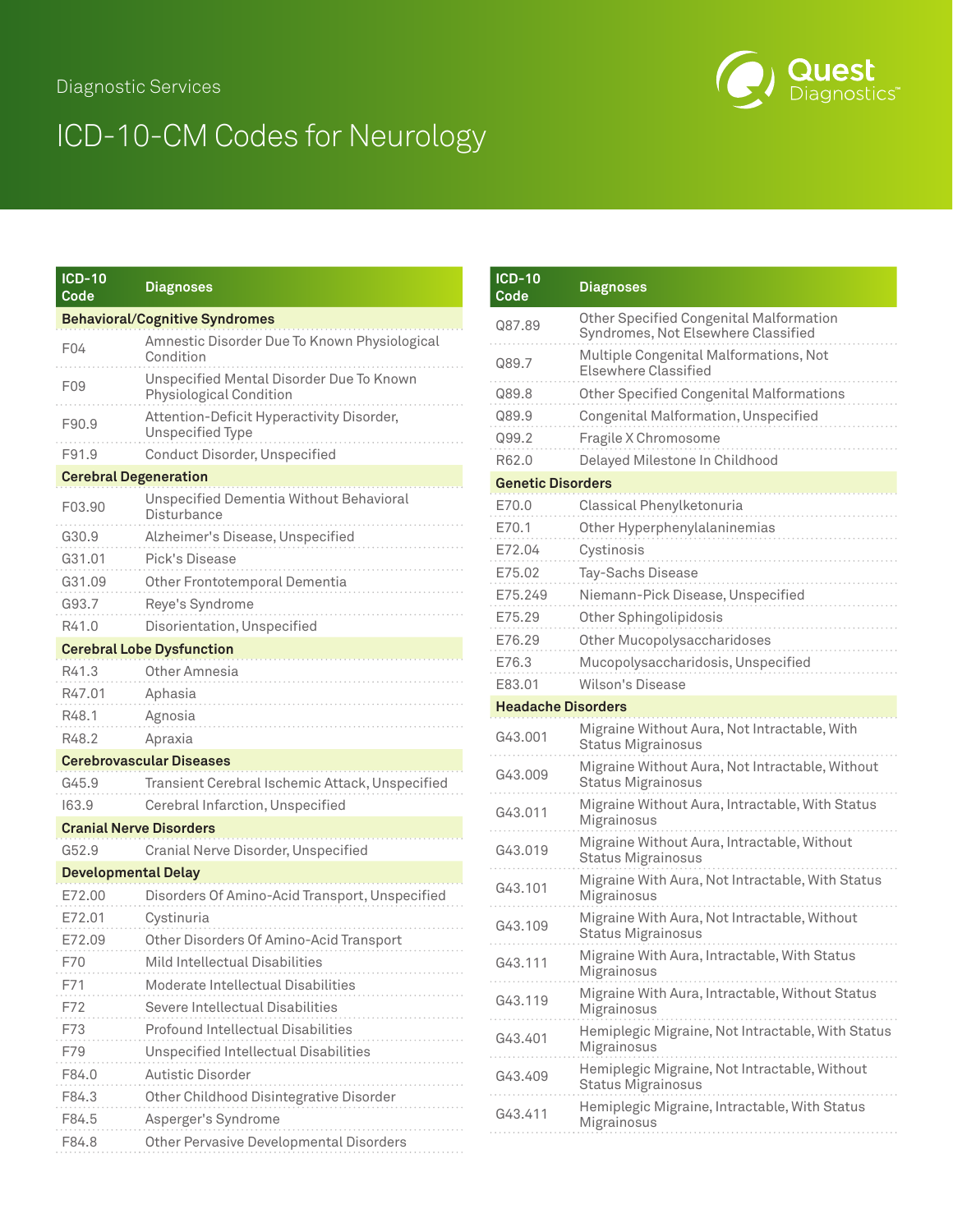## ICD-10-CM Codes for Neurology

| <b>ICD-10</b><br>Code | <b>Diagnoses</b>                                                                                        |
|-----------------------|---------------------------------------------------------------------------------------------------------|
| G43.419               | Hemiplegic Migraine, Intractable, Without Status<br>Migrainosus                                         |
| G43.501               | Persistent Migraine Aura Without Cerebral<br>Infarction, Not Intractable, With Status<br>Migrainosus    |
| G43.509               | Persistent Migraine Aura Without Cerebral<br>Infarction, Not Intractable, Without Status<br>Migrainosus |
| G43.511               | Persistent Migraine Aura Without Cerebral<br>Infarction, Intractable, With Status Migrainosus           |
| G43.519               | Persistent Migraine Aura Without Cerebral<br>Infarction, Intractable, Without Status<br>Migrainosus     |
| G43.601               | Persistent Migraine Aura With Cerebral Infarction,<br>Not Intractable, With Status Migrainosus          |
| G43.609               | Persistent Migraine Aura With Cerebral Infarction,<br>Not Intractable, Without Status Migrainosus       |
| G43.611               | Persistent Migraine Aura With Cerebral Infarction,<br>Intractable, With Status Migrainosus              |
| G43.619               | Persistent Migraine Aura With Cerebral Infarction,<br>Intractable, Without Status Migrainosus           |
| G43.701               | Chronic Migraine Without Aura, Not Intractable,<br><b>With Status Migrainosus</b>                       |
| G43.709               | Chronic Migraine Without Aura, Not Intractable,<br><b>Without Status Migrainosus</b>                    |
| G43.711               | Chronic Migraine Without Aura, Intractable, With<br><b>Status Migrainosus</b>                           |
| G43.719               | Chronic Migraine Without Aura, Intractable,<br><b>Without Status Migrainosus</b>                        |
| G43.809               | Other Migraine, Not Intractable, Without Status<br>Migrainosus                                          |
| G43.821               | Menstrual Migraine, Not Intractable, With Status<br>Migrainosus                                         |
| G43.829               | Menstrual Migraine, Not Intractable, Without<br><b>Status Migrainosus</b>                               |
| G43.831               | Menstrual Migraine, Intractable, With Status<br>Migrainosus                                             |
| G43.839               | Menstrual Migraine, Intractable, Without Status<br>Migrainosus                                          |
| G43.909               | Migraine, Unspecified, Not Intractable, Without<br><b>Status Migrainosus</b>                            |
| G43.A0                | Cyclical Vomiting, Not Intractable                                                                      |
| G43.A1                | Cyclical Vomiting, Intractable                                                                          |
| G43.B0                | Ophthalmoplegic Migraine, Not Intractable                                                               |
| G43.B1                | Ophthalmoplegic Migraine, Intractable                                                                   |

| <b>ICD-10</b><br>Code | <b>Diagnoses</b>                                                          |
|-----------------------|---------------------------------------------------------------------------|
| G43.C1                | Periodic Headache Syndromes In Child Or Adult,<br>Intractable             |
| G43.D0                | Abdominal Migraine, Not Intractable                                       |
| G43.D1                | Abdominal Migraine, Intractable                                           |
| G44.009               | Cluster Headache Syndrome, Unspecified, Not<br>Intractable                |
| G44.1                 | Vascular Headache, Not Elsewhere Classified                               |
| G44.209               | Tension-Type Headache, Unspecified, Not<br>Intractable                    |
| G93.2                 | Benign Intracranial Hypertension                                          |
| R47.02                | Dysphasia                                                                 |
| R49.9                 | <b>Unspecified Voice And Resonance Disorder</b>                           |
| R51                   | Headache                                                                  |
| <b>Infections</b>     |                                                                           |
| G03.9                 | Meningitis, Unspecified                                                   |
| G04.90                | Encephalitis And Encephalomyelitis, Unspecified                           |
| G04.91                | Myelitis, Unspecified                                                     |
|                       | <b>Intracranial And Spinal Tumors</b>                                     |
| C71.6                 | Malignant Neoplasm Of Cerebellum                                          |
| C71.9                 | Malignant Neoplasm Of Brain, Unspecified                                  |
| C72.0                 | Malignant Neoplasm Of Spinal Cord                                         |
| C75.1                 | Malignant Neoplasm Of Pituitary Gland                                     |
| D32.9                 | Benign Neoplasm Of Meninges, Unspecified                                  |
| D49.6                 | Neoplasm Of Unspecified Behavior Of Brain                                 |
| Q85.00                | Neurofibromatosis, Unspecified                                            |
|                       | <b>Motor Neuron Diseases</b>                                              |
| G12.21                | Amyotrophic Lateral Sclerosis                                             |
| G12.29                | Other Motor Neuron Disease                                                |
|                       | <b>Movement And Cerebellar Disorders</b>                                  |
| F95.2                 | Tourette's Disorder                                                       |
| F95.9                 | Tic Disorder, Unspecified                                                 |
| G10                   | Huntington's Disease                                                      |
| G20                   | Parkinson's Disease                                                       |
| G21.9                 | Secondary Parkinsonism, Unspecified                                       |
| G23.1                 | Progressive Supranuclear Ophthalmoplegia<br>[Steele-Richardson-Olszewski] |
| G24.02                | Drug Induced Acute Dystonia                                               |
| G24.8                 | Other Dystonia                                                            |
| G25.0                 | <b>Essential Tremor</b>                                                   |
| G25.1                 | Drug-Induced Tremor                                                       |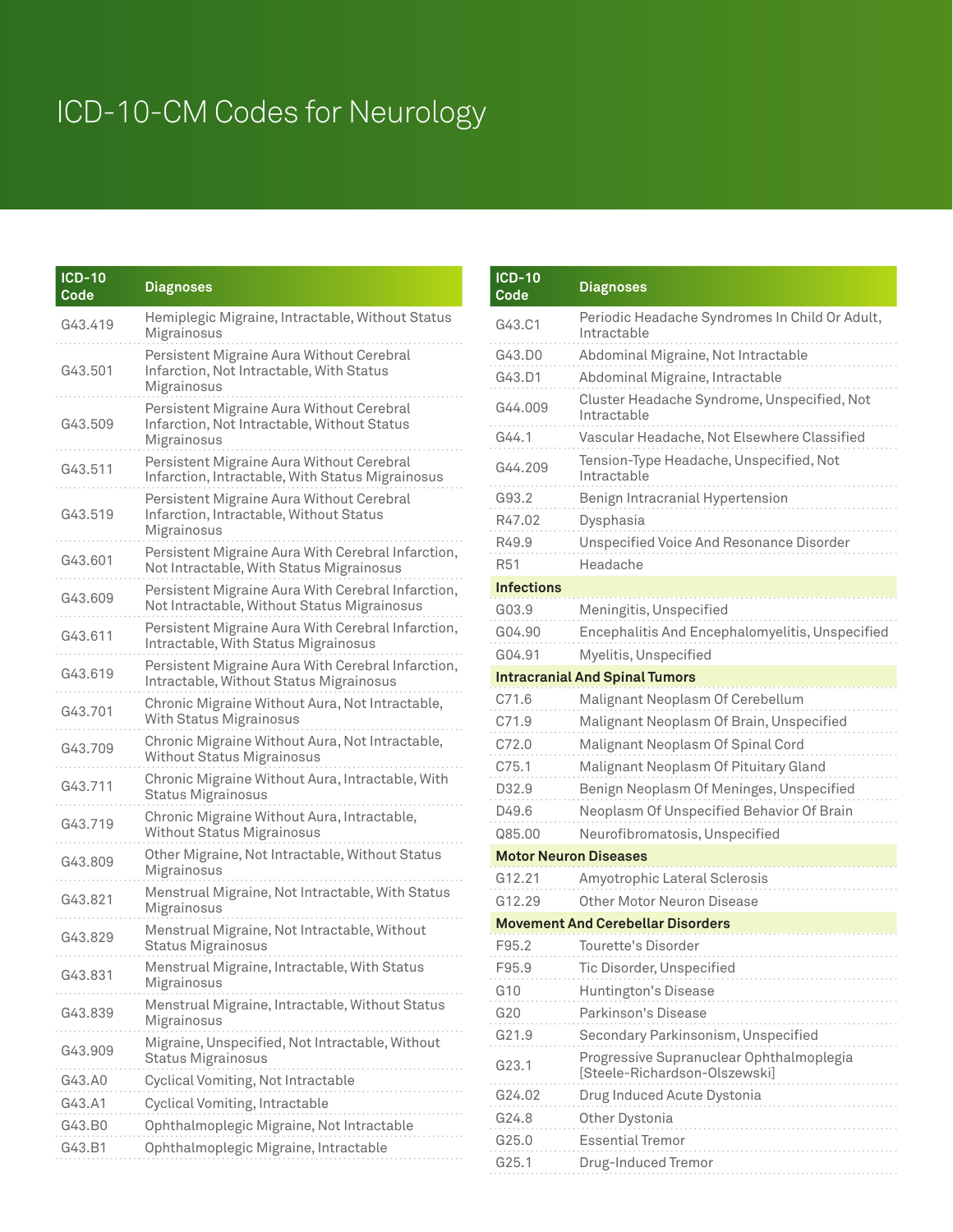| <b>ICD-10</b><br>Code | <b>Diagnoses</b>                                          |
|-----------------------|-----------------------------------------------------------|
| G25.2                 | Other Specified Forms Of Tremor                           |
| G25.3                 | Myoclonus                                                 |
| G25.5                 | Other Chorea                                              |
| R <sub>25.1</sub>     | Tremor, Unspecified                                       |
| R25.2                 | Cramp And Spasm                                           |
| R <sub>27.0</sub>     | Ataxia                                                    |
|                       | <b>Muscular Dystrophies And Other Myopathies</b>          |
| G71.0                 | Muscular Dystrophy                                        |
| G71.11                | Myotonic Muscular Dystrophy                               |
| G71.12                | Myotonia Congenita                                        |
| G71.14                | Drug Induced Myotonia                                     |
| G71.2                 | <b>Congenital Myopathies</b>                              |
| G72.2                 | Myopathy Due To Other Toxic Agents                        |
| G72.3                 | Periodic Paralysis                                        |
| G72.41                | Inclusion Body Myositis [IBM]                             |
| G72.9                 | Myopathy, Unspecified                                     |
| G73.7                 | Myopathy In Diseases Classified Elsewhere                 |
|                       | <b>Other Neurological Disorders</b>                       |
| G0.61                 | <b>Intraspinal Abscess And Granuloma</b>                  |
| G11.1                 | Early-Onset Cerebellar Ataxia                             |
| G11.4                 | Hereditary Spastic Paraplegia                             |
| G35                   | Multiple Sclerosis                                        |
| G36.0                 | Neuromyelitis Optica [Devic]                              |
| G80.9                 | Cerebral Palsy, Unspecified                               |
| G81.90                | Hemiplegia, Unspecified Affecting Unspecified<br>Side     |
| G95.11                | Acute Infarction Of Spinal Cord (Embolic)<br>(Nonembolic) |
| G95.20                | <b>Unspecified Cord Compression</b>                       |
| G95.9                 | Disease Of Spinal Cord, Unspecified                       |
| Q05.9                 | Spina Bifida, Unspecified                                 |
|                       | <b>Peripheral Nervous System Disorders</b>                |
| G12.9                 | Spinal Muscular Atrophy, Unspecified                      |
| G50.0                 | Trigeminal Neuralgia                                      |
| G51.0                 | <b>Bell's Palsy</b>                                       |
| G51.8                 | Other Disorders Of Facial Nerve                           |
| G60.0                 | Hereditary Motor And Sensory Neuropathy                   |
| G60.1                 | Refsum's Disease                                          |

| <b>ICD-10</b><br>Code    | <b>Diagnoses</b>                                                                                                                                                               |
|--------------------------|--------------------------------------------------------------------------------------------------------------------------------------------------------------------------------|
| G60.8                    | Other Hereditary And Idiopathic Neuropathies                                                                                                                                   |
| G60.9                    | Hereditary And Idiopathic Neuropathy,<br>Unspecified                                                                                                                           |
| G61.0                    | Guillain-Barre Syndrome                                                                                                                                                        |
| G70.00                   | Myasthenia Gravis Without (Acute) Exacerbation                                                                                                                                 |
| G70.01                   | Myasthenia Gravis With (Acute) Exacerbation                                                                                                                                    |
| <b>Seizure Disorders</b> |                                                                                                                                                                                |
| G40.101                  | Localization-Related (Focal) (Partial)<br>Symptomatic Epilepsy And Epileptic Syndromes<br>With Simple Partial Seizures, Not Intractable, With<br><b>Status Epilepticus</b>     |
| G40.109                  | Localization-Related (Focal) (Partial)<br>Symptomatic Epilepsy And Epileptic Syndromes<br>With Simple Partial Seizures, Not Intractable,<br><b>Without Status Epilepticus</b>  |
| G40.111                  | Localization-Related (Focal) (Partial)<br>Symptomatic Epilepsy And Epileptic Syndromes<br>With Simple Partial Seizures, Intractable, With<br><b>Status Epilepticus</b>         |
| G40.119                  | Localization-Related (Focal) (Partial)<br>Symptomatic Epilepsy And Epileptic Syndromes<br>With Simple Partial Seizures, Intractable, Without<br><b>Status Epilepticus</b>      |
| G40.201                  | Localization-Related (Focal) (Partial)<br>Symptomatic Epilepsy And Epileptic Syndromes<br>With Complex Partial Seizures, Not Intractable,<br><b>With Status Epilepticus</b>    |
| G40.209                  | Localization-Related (Focal) (Partial)<br>Symptomatic Epilepsy And Epileptic Syndromes<br>With Complex Partial Seizures, Not Intractable,<br><b>Without Status Epilepticus</b> |
| G40.211                  | Localization-Related (Focal) (Partial)<br>Symptomatic Epilepsy And Epileptic Syndromes<br>With Complex Partial Seizures, Intractable, With<br><b>Status Epilepticus</b>        |
| G40.219                  | Localization-Related (Focal) (Partial)<br>Symptomatic Epilepsy And Epileptic Syndromes<br>With Complex Partial Seizures, Intractable,<br><b>Without Status Epilepticus</b>     |
| G40.311                  | Generalized Idiopathic Epilepsy And Epileptic<br>Syndromes, Intractable, With Status Epilepticus                                                                               |
| G40.319                  | Generalized Idiopathic Epilepsy And Epileptic<br>Syndromes, Intractable, Without Status<br>Epilepticus                                                                         |
| G40.409                  | Other Generalized Epilepsy And Epileptic<br>Syndromes, Not Intractable, Without Status<br>Epilepticus                                                                          |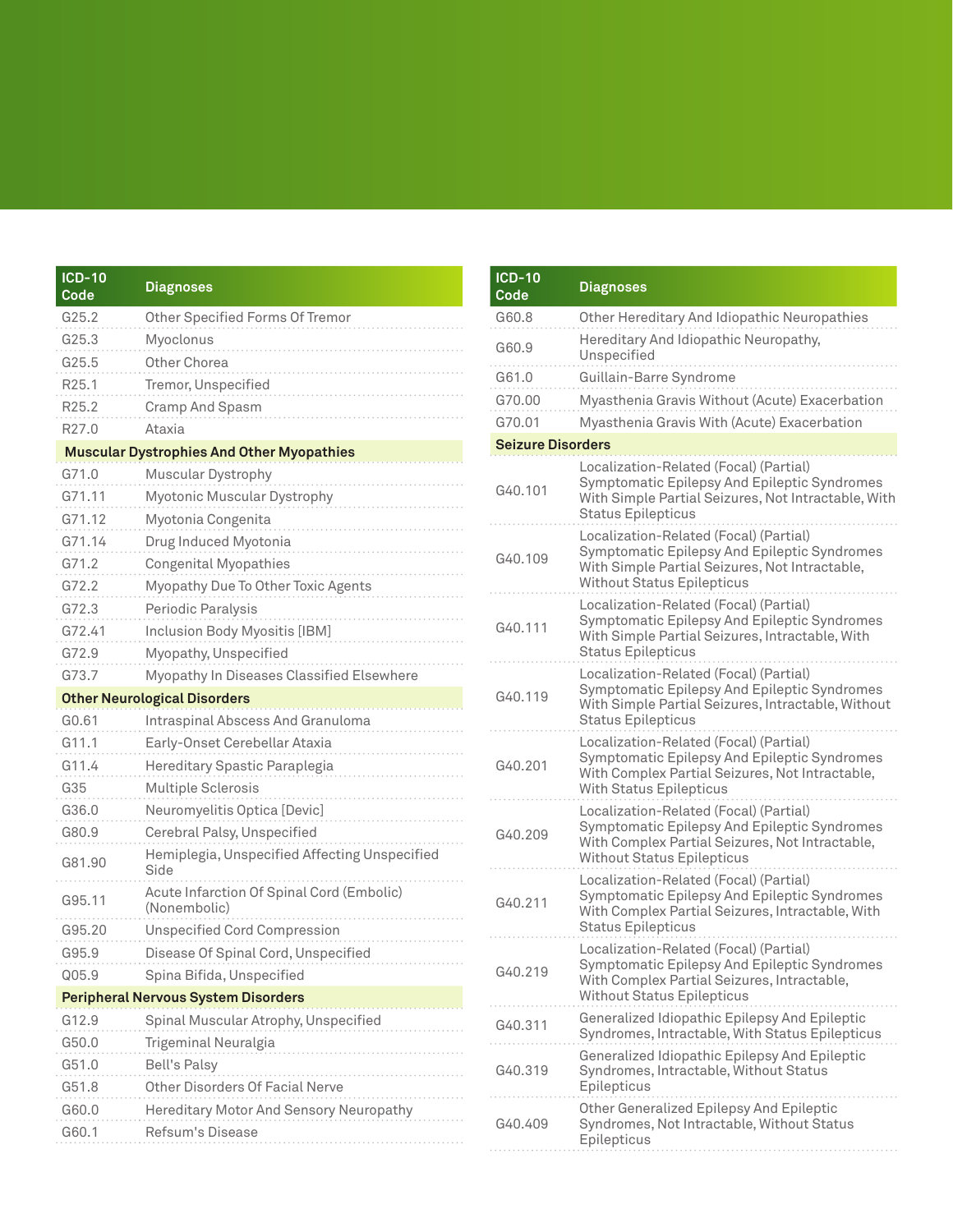| <b>ICD-10</b><br>Code | <b>Diagnoses</b>                                                                                  |
|-----------------------|---------------------------------------------------------------------------------------------------|
| G40.411               | Other Generalized Epilepsy And Epileptic<br>Syndromes, Intractable, With Status Epilepticus       |
| G <sub>40.419</sub>   | Other Generalized Epilepsy And Epileptic<br>Syndromes, Intractable, Without Status<br>Epilepticus |
| G40.811               | Lennox-Gastaut Syndrome, Not Intractable, With<br><b>Status Epilepticus</b>                       |
| G40.812               | Lennox-Gastaut Syndrome, Not Intractable,<br><b>Without Status Epilepticus</b>                    |
| G40.813               | Lennox-Gastaut Syndrome, Intractable, With<br><b>Status Epilepticus</b>                           |
| G40.814               | Lennox-Gastaut Syndrome, Intractable, Without<br><b>Status Epilepticus</b>                        |
| G40.821               | Epileptic Spasms, Not Intractable, With Status<br>Epilepticus                                     |
| G40.822               | Epileptic Spasms, Not Intractable, Without Status<br>Epilepticus                                  |
| G40.823               | Epileptic Spasms, Intractable, With Status<br>Epilepticus                                         |
| G40.824               | Epileptic Spasms, Intractable, Without Status<br>Epilepticus                                      |
| G40.909               | Epilepsy, Unspecified, Not Intractable, Without<br><b>Status Epilepticus</b>                      |
| G40.911               | Epilepsy, Unspecified, Intractable, With Status<br>Epilepticus                                    |
| G40.919               | Epilepsy, Unspecified, Intractable, Without Status<br>Epilepticus                                 |
| G40.A01               | Absence Epileptic Syndrome, Not Intractable,<br><b>With Status Epilepticus</b>                    |
| G40.A09               | Absence Epileptic Syndrome, Not Intractable,<br><b>Without Status Epilepticus</b>                 |
| G40.A11               | Absence Epileptic Syndrome, Intractable, With<br><b>Status Epilepticus</b>                        |
| G40.A19               | Absence Epileptic Syndrome, Intractable, Without<br><b>Status Epilepticus</b>                     |
| G40.B01               | Juvenile Myoclonic Epilepsy, Not Intractable, With<br><b>Status Epilepticus</b>                   |
| G40.B09               | Juvenile Myoclonic Epilepsy, Not Intractable,<br><b>Without Status Epilepticus</b>                |
| G40.B11               | Juvenile Myoclonic Epilepsy, Intractable, With<br><b>Status Epilepticus</b>                       |
| G40.B19               | Juvenile Myoclonic Epilepsy, Intractable, Without<br><b>Status Epilepticus</b>                    |
| P90                   | <b>Convulsions Of Newborn</b>                                                                     |
| R56.00                | Simple Febrile Convulsions                                                                        |

| $ICD-10$<br>Code       | <b>Diagnoses</b>                                                                      |
|------------------------|---------------------------------------------------------------------------------------|
| R56.01                 | <b>Complex Febrile Convulsions</b>                                                    |
| R56.1                  | <b>Post Traumatic Seizures</b>                                                        |
| <b>Sleep Disorders</b> |                                                                                       |
| G25.81                 | Restless Legs Syndrome                                                                |
| G47.00                 | Insomnia, Unspecified                                                                 |
| G47.20                 | Circadian Rhythm Sleep Disorder, Unspecified<br>Type                                  |
| G47.30                 | Sleep Apnea, Unspecified                                                              |
| G47.31                 | Primary Central Sleep Apnea                                                           |
| G47.33                 | Obstructive Sleep Apnea (Adult) (Pediatric)                                           |
| G47.411                | Narcolepsy With Cataplexy                                                             |
| G47.419                | Narcolepsy Without Cataplexy                                                          |
| G47.50                 | Parasomnia, Unspecified                                                               |
| G47.61                 | Periodic Limb Movement Disorder                                                       |
| <b>Miscellaneous</b>   |                                                                                       |
| D89.89                 | Other Specified Disorders Involving The Immune<br>Mechanism, Not Elsewhere Classified |
| E11.42                 | Type 2 Diabetes Mellitus With Diabetic<br>Polyneuropathy                              |
| F32.9                  | Major Depressive Disorder, Single Episode,<br>Unspecified                             |
| G11.8                  | <b>Other Hereditary Ataxias</b>                                                       |
| G12.29                 | Other Motor Neuron Disease                                                            |
| G12.8                  | Other Spinal Muscular Atrophies And Related<br>Syndromes                              |
| G25.82                 | Stiff-Man Syndrome                                                                    |
| G25.9                  | Extrapyramidal And Movement Disorder,<br>Unspecified                                  |
| G31.84                 | Mild Cognitive Impairment, So Stated                                                  |
| G31.9                  | Degenerative Disease Of Nervous System,<br>Unspecified                                |
| G37.9                  | Demyelinating Disease Of Central Nervous<br>System, Unspecified                       |
| G56.00                 | Carpal Tunnel Syndrome, Unspecified Upper Limb                                        |
| G58.9                  | Mononeuropathy, Unspecified                                                           |
| G61.81                 | Chronic Inflammatory Demyelinating Polyneuritis                                       |
| G62.89                 | <b>Other Specified Polyneuropathies</b>                                               |
| G63                    | Polyneuropathy In Diseases Classified Elsewhere                                       |
| G70.00                 | Myasthenia Gravis Without (Acute) Exacerbation                                        |
| G90.9                  | Disorder Of The Autonomic Nervous System,<br>Unspecified                              |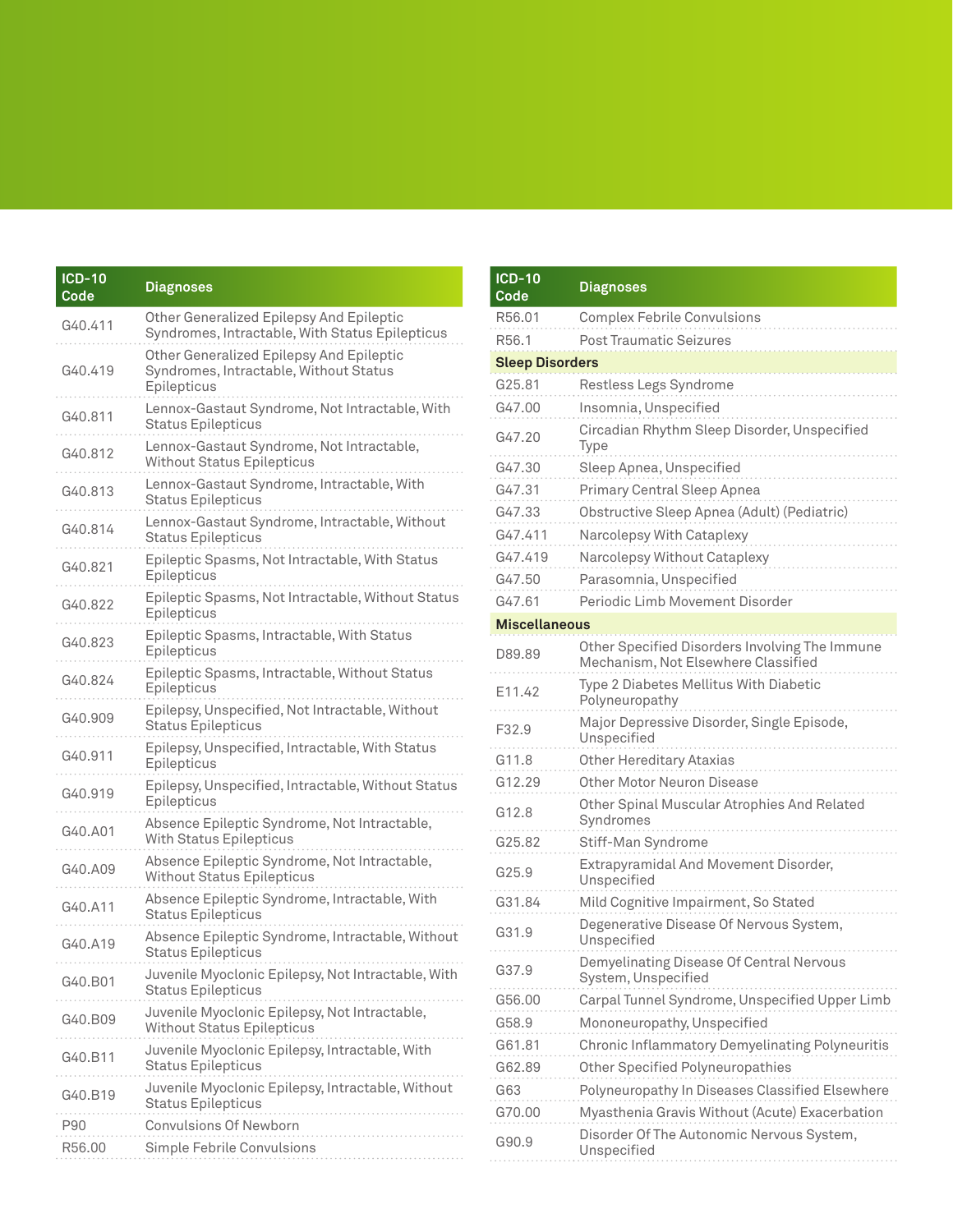| <b>ICD-10</b><br>Code | <b>Diagnoses</b>                                                          |
|-----------------------|---------------------------------------------------------------------------|
| G93.40                | Encephalopathy, Unspecified                                               |
| H <sub>02</sub> .409  | Unspecified Ptosis Of Unspecified Eyelid                                  |
| H46.9                 | <b>Unspecified Optic Neuritis</b>                                         |
| H47.20                | <b>Unspecified Optic Atrophy</b>                                          |
| H47.22                | <b>Hereditary Optic Atrophy</b>                                           |
| H53.2                 | Diplopia                                                                  |
| H <sub>53.9</sub>     | Unspecified Visual Disturbance                                            |
| H81.13                | Benign Paroxysmal Vertigo, Bilateral                                      |
| M54.10                | Radiculopathy, Site Unspecified                                           |
| M54.2                 | Cervicalgia                                                               |
| M54.5                 | Low Back Pain                                                             |
| M60.9                 | Myositis, Unspecified                                                     |
| M62.50                | Muscle Wasting And Atrophy, Not Elsewhere<br>Classified, Unspecified Site |
| M62.81                | Muscle Weakness (Generalized)                                             |
| M62.838               | Other Muscle Spasm                                                        |

| <b>ICD-10</b><br>Code | <b>Diagnoses</b>                                                                        |
|-----------------------|-----------------------------------------------------------------------------------------|
| M79.1                 | Myalgia                                                                                 |
| M79.2                 | Neuralgia And Neuritis, Unspecified                                                     |
| M79.609               | Pain In Unspecified Limb                                                                |
| R <sub>13.10</sub>    | Dysphagia, Unspecified                                                                  |
| R <sub>25.2</sub>     | Cramp And Spasm                                                                         |
| R <sub>26.9</sub>     | Unspecified Abnormalities Of Gait And Mobility                                          |
| R29.898               | Other Symptoms And Signs Involving The<br>Musculoskeletal System                        |
| R41.2                 | Retrograde Amnesia                                                                      |
| R41.89                | Other Symptoms And Signs Involving Cognitive<br><b>Functions And Awareness</b>          |
| R47.1                 | Dysarthria And Anarthria                                                                |
| R55                   | Syncope And Collapse                                                                    |
| Z51.81                | Encounter For Therapeutic Drug Level Monitoring                                         |
| 782.69                | Family History Of Other Diseases Of The<br>Musculoskeletal System And Connective Tissue |
| Z84.81                | Family History Of Carrier Of Genetic Disease                                            |